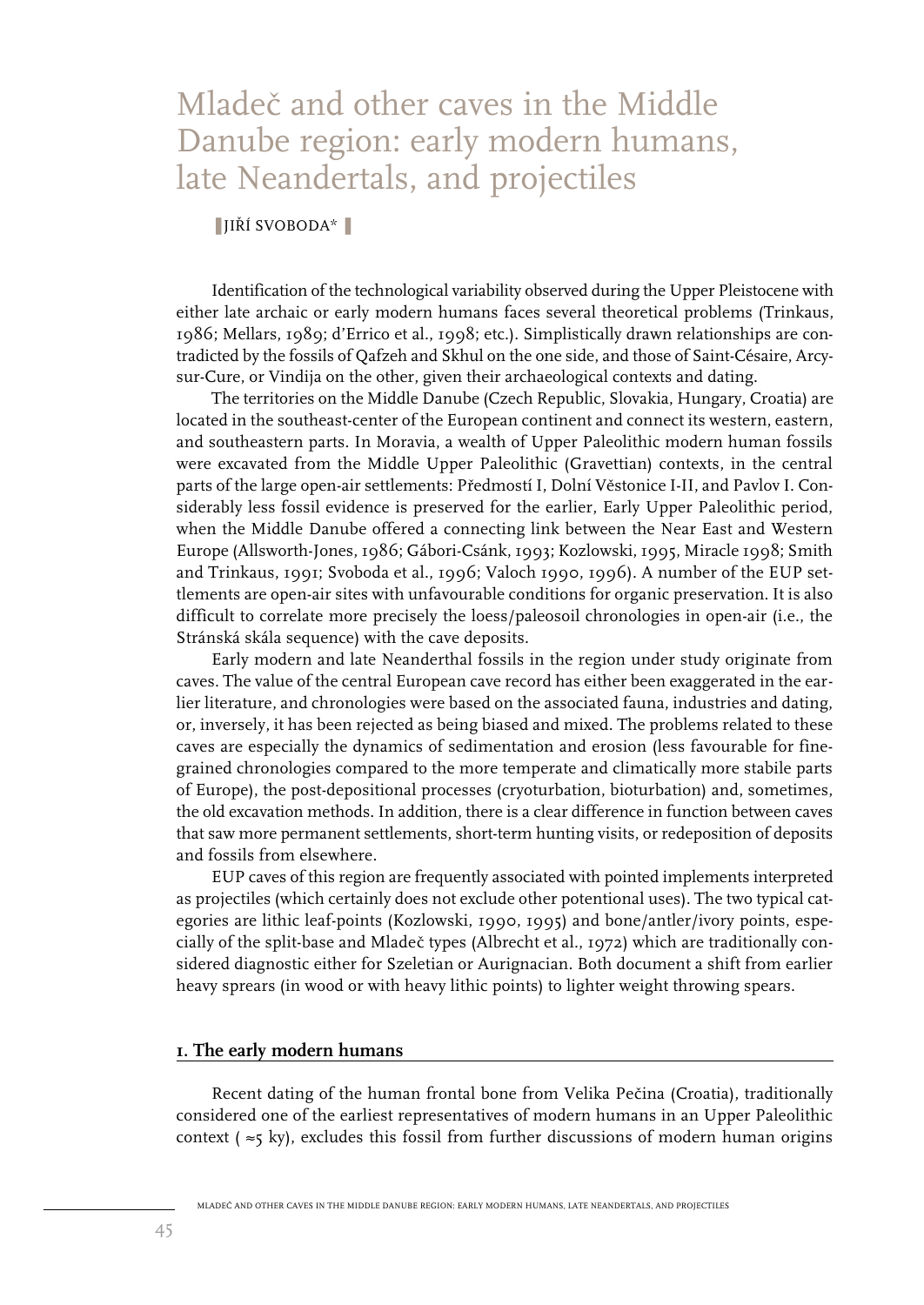$(Smith et al., 1999)$ . More important are further analyses and discussions of Mladeč, a cave system in central Moravia providing a series of modern human fossils together with diagnostic bone projectiles. An analogy to Mladeč was later added by the discovery of human fossils and artifacts at Koněprusy (central Bohemia).

## *1.1. Mladeˇc*

This site forms a complex underground karstic system inside the limestone hill called Třesín (343 m a.s.l.), with three floors cut vertically by fissures and chimneys (Szombathy, 1925; Knies, 1905; Smycka, 1922; Skutil, 1938; Jelínek, 1987; Oliva, 1993; Svoboda, 2000). ˇ Following local oral traditions, the cave was known and occasionally visited in the past, but a quarry opened the present artificial entrance in 1826 or 1828.

In the hall A, directly behind the entrance, opens an almost vertical, several meters long, chimney towards the surface (the Entrance Chimney). Even if passage through this chimney is difficult, it is accessible to humans today. At the time of the discovery, skeletal remains of a large ("giant") individual were found behind the entrance, together with a bone artifact (a "spear from white ivory", cf. Knies, 1905; Szombathy, 1925). Following the reports by local witnesses, the remains were so large that they could well belong to a large carnivore rather than man; nevertheless they were reburied by a local priest in the nearby village of Měrotín. The location of the find at the right side of the hall A suggests a spatial relationship (whatever its age and nature may have been) to the Entrance Chimney.

A more systematic survey at Mladeč was initiated in 1881 by J. Szombathy (1925), deeper inside the so-called Dome of the Dead. The top of the main trench (a) was formed by a solid calcite cover, at a depth of 35 cm was a lenses of charcoal, about 50 cm wide, and at the depth of 20-50 cm lied a portion of a human skull No 1 and a femur together with faunal remains. Below this was a travertineous layer with charcoal and a series of finely bedded, light-brown and dark-brown loams interspersed with concentrations of microfaunal remains, reaching the depth of 3 m (for details see Szombathy, 1925). Existence of charcoal, or even "hearths", deeper in this sequence poses a problem, because the dark lenses have later been shown to be, in fact, manganese deposits (Jelínek, 1987, p. 62). Further human fossils and artifacts (pierced animal teeth and a bone point of the Mladec-type) were found later in a similar situation in locus "b" and in 1882 in other parts of the hall ("d-e"). Even though Szombathy dug quite deeply, no finds were located deeper than 50-60 cm. They were spread over an area altogether not surpassing 20  $m<sup>2</sup>$ . The Dome chimney was not recorded at that time, and on Szomabthy's plan (Fig. 1) the cone immediately below is marked as solid rock, probably because of the large boulders on the surface.

After 1903, J. Knies (1905; letter to Maška, 1904) was the first one to describe the large, 6 m high, debris cone in the northeast part of the Dome (between halls D and E) and above the Dome Chimney. In this area he found Pleistocene faunal remains, including an almost complete reindeer skeleton. The animal would have fallen in through the chimney and individual parts of the body would have been gradually redeposited in two basic directions.

Fürst and Smyčka made another important discovery of human fossils as late as 1922, but there is not enough contextual data to evaluate it. Following Smyčka (1922) and Skutil (1938), the finds lay not far from the Szombathy's find spot, below a chimney. The sediments were separated in two layers by a 30-50 cm thick calcite desk. Human fossils lay in the lower layer (Smyčka, 1922) and it is probable that the "upper" layer was, in fact, redeposited sediments and rubbish from earlier earthworks — this coverage may explain why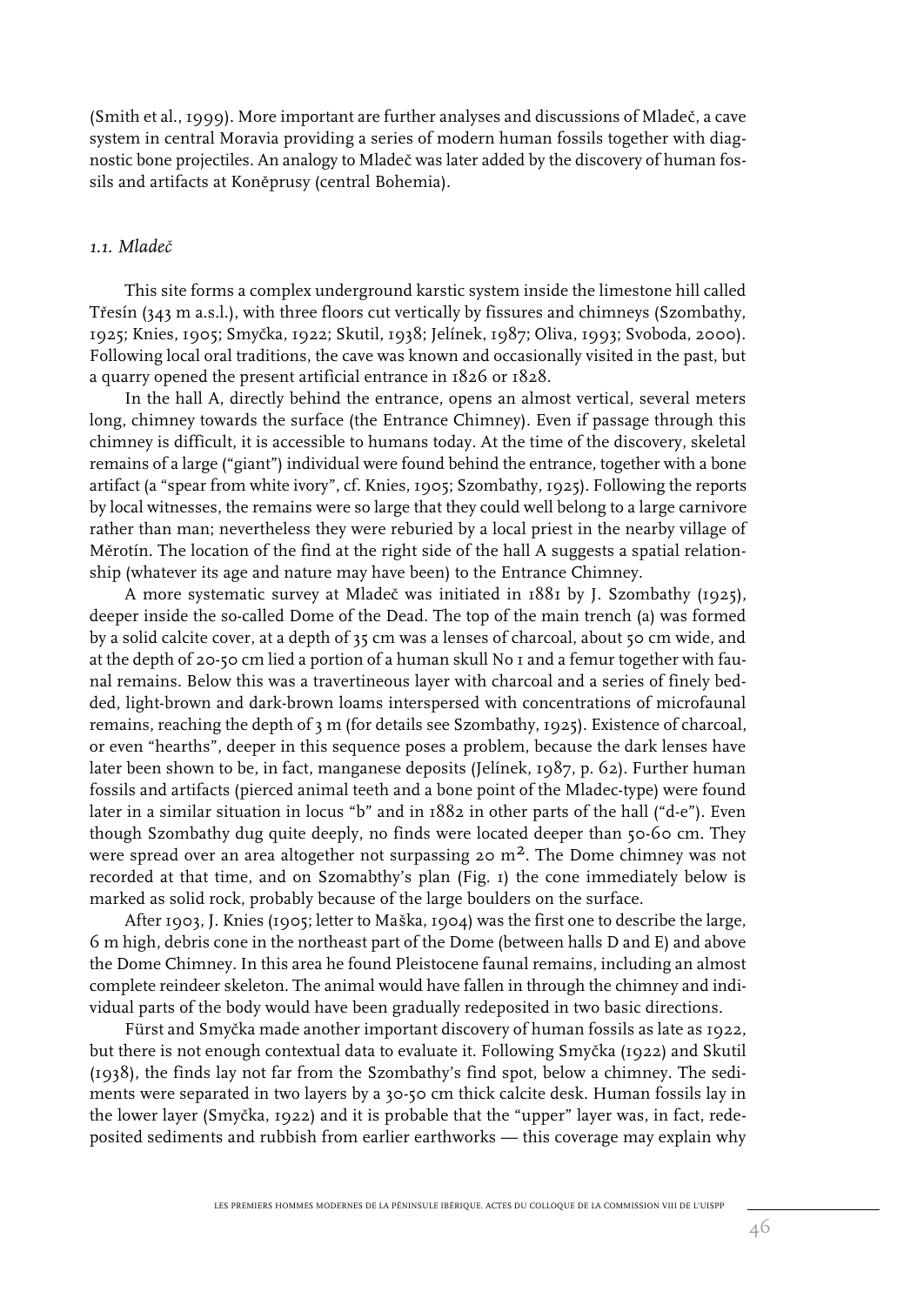

FIG. 1 – Mladeč cave, historical plan by Szombathy.

the finds were not discovered earlier. The finds were human and animal bones, unusual bone artifacts partly or totally pierced, microfauna and snails.

Subsequent fieldwork recorded the local topography and revised the stratigraphy of the caves (Skutil, 1938; Jelínek, 1987; Horáček and Ložek, 1984; Valoch 1993). It appeared that the Upper Pleistocene sediments formed a relatively thin and spatially limited layer that was already exhausted, and the majority of the deposits still preserved dated to the Middle Pleistocene or earlier.

Today (after the excavations, touristic accommodation and other earthworks inside the cave, Fig. 2) it seems that the sediments in the Hall of the Dead and the vicinity (halls C, D, E) accumulated from at least four source areas, corresponding to the two actual cave entrances in the south, a system of fissures in the ceiling in the NW corner, and the Dome Chimney in the NE. Only the central parts of the large cone under the Dome Chimney still remain preserved and contain Middle Pleistocene fauna (V. Ložek, pers. comm.); the Upper Pleistocene sediments were removed. All explorers, Szombathy, Knies and Smyčka, stressed the stratigraphic role of the thick, upper calcite layer, and indicated that the human finds were directly related to this horizon (certain finds were even found inside the solid calcite deposit). Two or three generations of calcite formation are still visible on the walls of the Hall, but their Th-U dating by A.G. Latham (pers. comm., 1994) was unsuccessful due to clay contamination. In the spring of 1996 we measured the relative elevations of the more recent sinter formations wherever they were still visible on the walls of the Hall, remains of clay layers on the walls, and elevations of the existing cones. Based on these data, the Surfer (Golden Software) program enabled us to complete a hypothetical reconstruction of the original cave filling (Fig. 3).

In 1904, continuing quarrying in the southern slope of Třesín touched another, smaller cavity west of the site I, named Mladeč II. Knies (1905) and Maška (1905) mention two damaged human skulls (N. $\degree$ 5 and 6), a child's skull (N. $\degree$ 46), and a number of postcranial bones,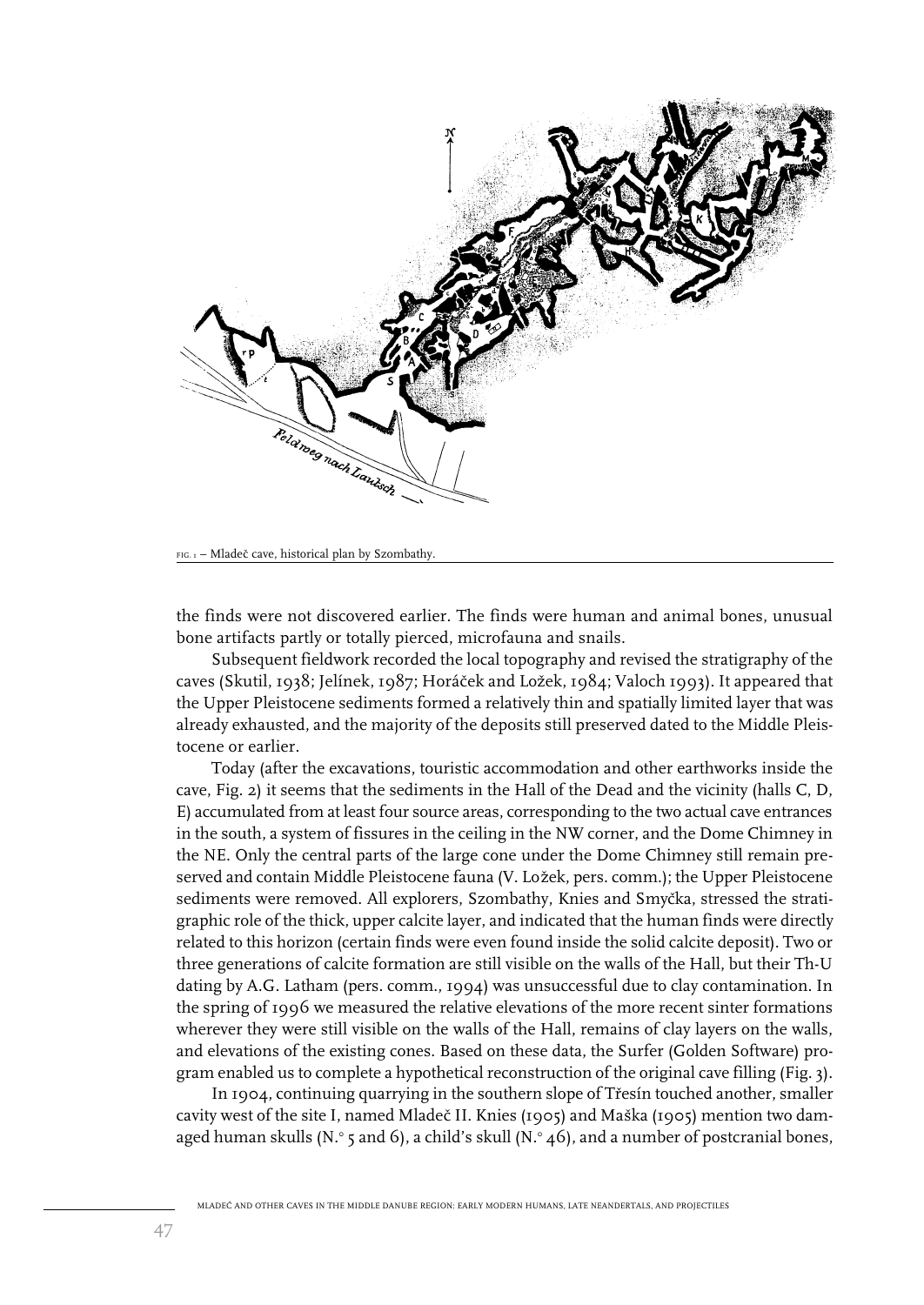

FIG. 2 - Mladeč cave, actual plan. Hall D (Dome of the Dead) is related to the Dome chimney and the square indicates the analysed area below. A - Entrance chimney, D- Dome chimney, M2 - probable localiton of the site Mladeč II.

mostly fragmented. The site also yielded a Mladeč-type point and another possible point fragment, two lithic artifacts and two pebbles. After Knies and Maška, the associated fauna included remains of aurochs, reindeer, elk, bear, wolf, fox, ground squirrel, hamster, marmot*,* and hare.

As the cavity was already destroyed at that time, the situation suggested two alternatives concerning its original nature: either a small cave accessible by a hypothetical entrance (Maška), or a vertical chimney leading towards the neighbouring cave system (Smyčka). After Smyčka, the find spot was located about 10 m below original surface, in solid limestone rock, without an entrance. A sketch by Knies (1905) clearly recalls the relict of a chimney leading to deeper parts of the cave system, filled with large limestone blocs, smaller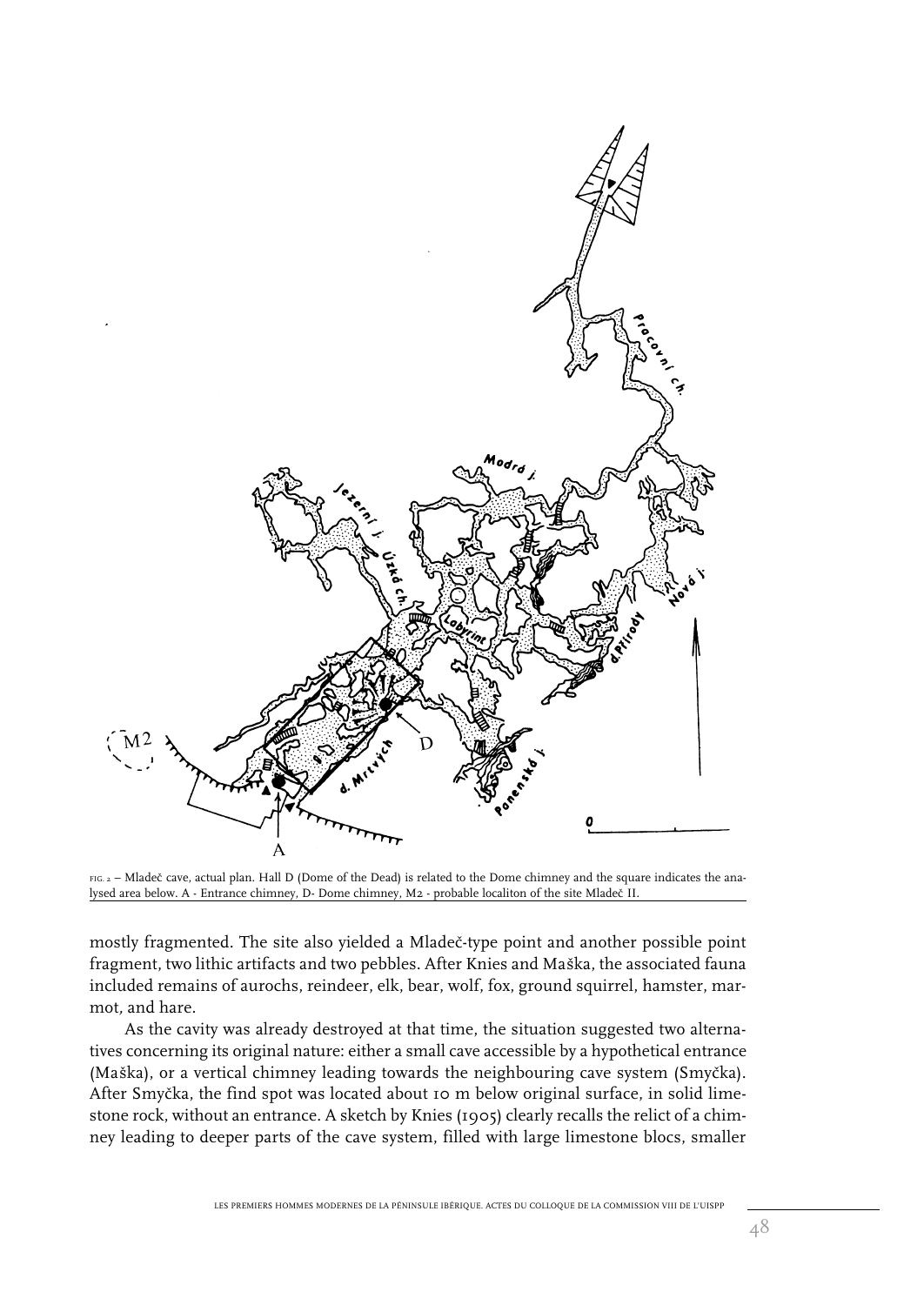

FIG. 3 - Mladeč I. Hypothetical surface reconstruction of the filling of the Hall of the Dead. White areas correspond to solid rock. Letters indicate human fossil finds by Szombathy (a,b,d); findspot "e" lies in the reverse side of the NE cone. The arrow indicates location of the Dome Chimney.

gravel and "yellow earth", probably loessic sediment. In order to clarify the situation, Smyčka continued excavating the chimney  $7$  m deeper, and Szombathy (1904) to the depth of 13 m, proving the existence of a vertical fissure below the find spot, but without further continuation towards the cave system I.

The origins of the sediments, fossils and artifacts at Mladeč are still subject to discussion. Some authors (Bayer, 1925; Szombathy, 1925; Skutil, 1938; Oliva, 1989, 1993) interpret the site as a burial and/or ritual place accessible by a hypothetical entrance. However, the situations do not correspond to a settlement or to a frequented site: almost total absence of reliable activities traces, the lack of lithic implements, and especially the way of redeposition inside or under the chimneys. At Mladeč I-A, the Entrance Chimney was not recorded nor evaluated as a possible entrance in the earlier literature. If it was opened during the past as it is today, the skeleton of the "giant" could have passed in during any time period. After J. Knies recorded another opening in the ceiling at Mladeč I-D, the Dome Chimney, he demonstrated that at least part of the deposits and fossils, namely the reindeer skeleton, came in through this way. Later, this theory was further developed by J. Smyčka (1922) and J. Jelínek (1983, 1987). The finds were obviously distributed over the surface and at the foot of the cone, showing a pattern of regular dispersal several meters away from the Dome chimney (Fig. 3). It is well possible, as Valoch (1996) notes, that some finds reached the reverse side of a rock pillar. At Mladeč II, the location of the finds inside a vertical chimney is attested both by the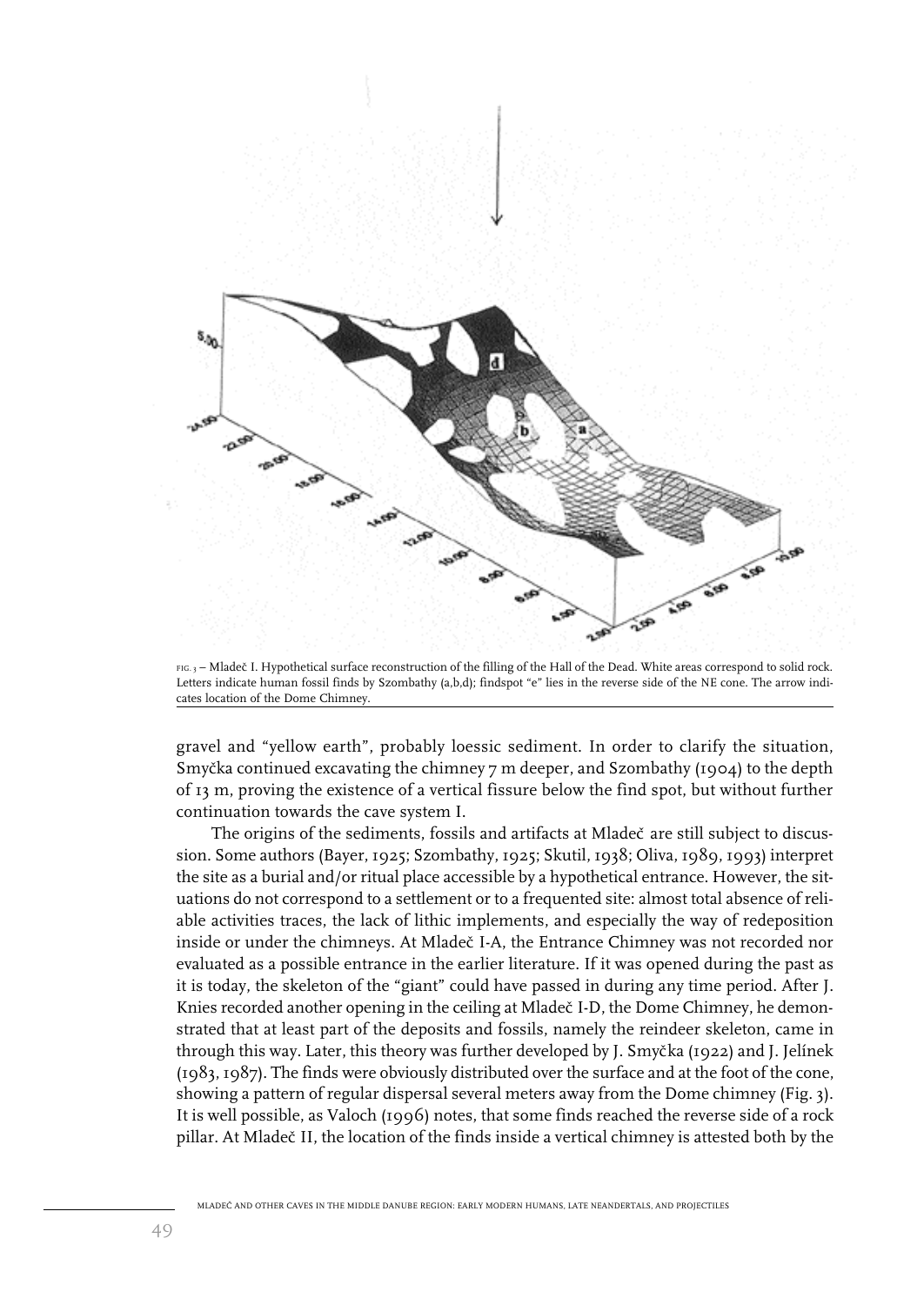drawing by Knies (1905) and by Szombathy's continued excavation deeper below the find spot. In conclusion, among the numerous vertical fissures penetrating through the Mladeč limestone (Fig  $_4$ ), three may be considered as possible sources of deposits and fossils (Svoboda, 2000).

Naturally, within a complex subterranean system, we cannot exclude the penetration of living animals and humans inside, even if we cannot locate the entrances more precisely. In Mladeč I, finds like the torch and cord mentioned by Szombathy (1925) or simple symbols on the walls announced by Oliva (1989) would certainly be interesting in this context. However, they may result from any human visit to the cave, from the Upper Paleolithic to the present times (cf. Fig. 10).

The human skulls, skull fragments and postcranial bones are related to the Late Pleistocene layers (Figs. 6-7; Szombathy, 1925;



 $FIG. 4 - Mladeč II. Example of a vertical fissure in the actual wall of the$ quarry.

Frayer, 1986; Smith and Trinkaus, 1991; Wolpoff, 1999). Regrettably some finds were destroyed at Mikulov Castle at the end of the World War II.

There are more than 100 specimens belonging to several individuals, namely the females nos. 1 and 2 and the male n. $\degree$  4 from site I, and males n. $\degree$  5 and 6 and the child n. $\degree$ 46 from site II (Wolpoff, 1999).

The associated archaeological material (Szombathy, 1925; Bayer, 1925; Skutil, 1938; Jelínek, 1983; Oliva, 1989, 1993) includes an assemblage of 22 perforated teeth of a variety of animals (Fig. 8), a series of flat, polished bone points of the Mladeč-type (Fig. 5, 9), and awls and bones with a carved rounded proximal end, sometimes perforated (or with an unfinished perforation). The lithics are extremely rare and not diagnostic and the last discovered specimens are obviously Middle Pleistocene in age (Valoch, 1993). Larger collections of animal bones without clear traces of human activity are found in the various museums. Szombathy and Knies reported a variety of faunal species, namely mammoth, aurochs, bison, reindeer, deer, elk, horse, cave bear, fox, beaver, lion, wolf, badger, etc., indicating one of the temperate oscillations of the Interpleniglacial. More precise dating is mainly based on the bone points of the Mladeč-type, diagnostic for the Aurignacian age of the assemblage (Fig. 5, 9), whereas the absence of the split-base points may suggest a relatively younger Aurignacian age. Efforts by E. Trinkaus, P. Pettitt and others (pers. comm.) to date the human bones using <sup>14</sup>C were not successful due to low carbon yields and contamination. Given the importance of the site, sample collecting for future dating still continues.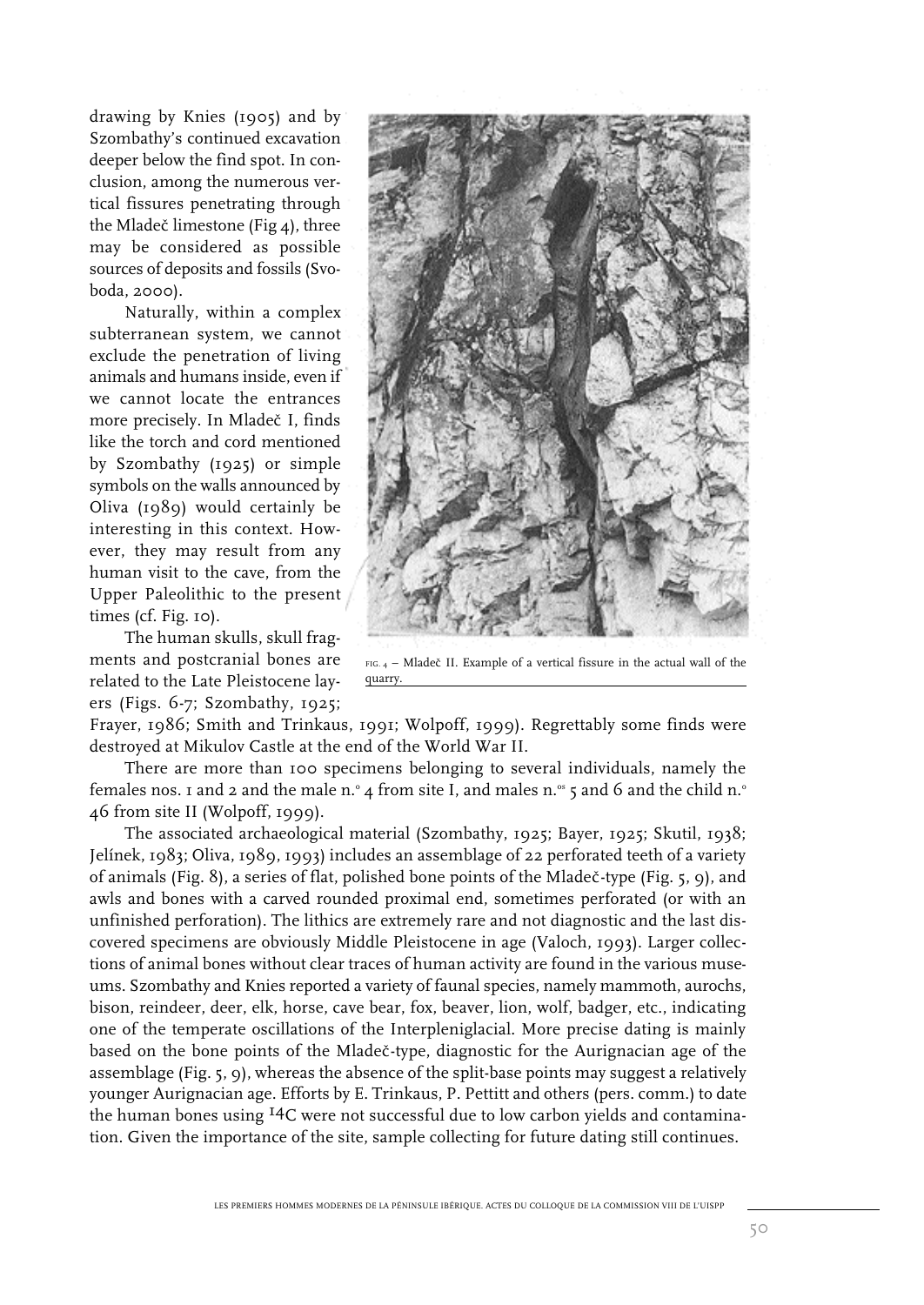

 $_{\rm{FIG. 5}}$  – Mladeč. The bone artifacts.

MLADEC̆ AND OTHER CAVES IN THE MIDDLE DANUBE REGION: EARLY MODERN HUMANS, LATE NEANDERTALS, AND PROJECTILES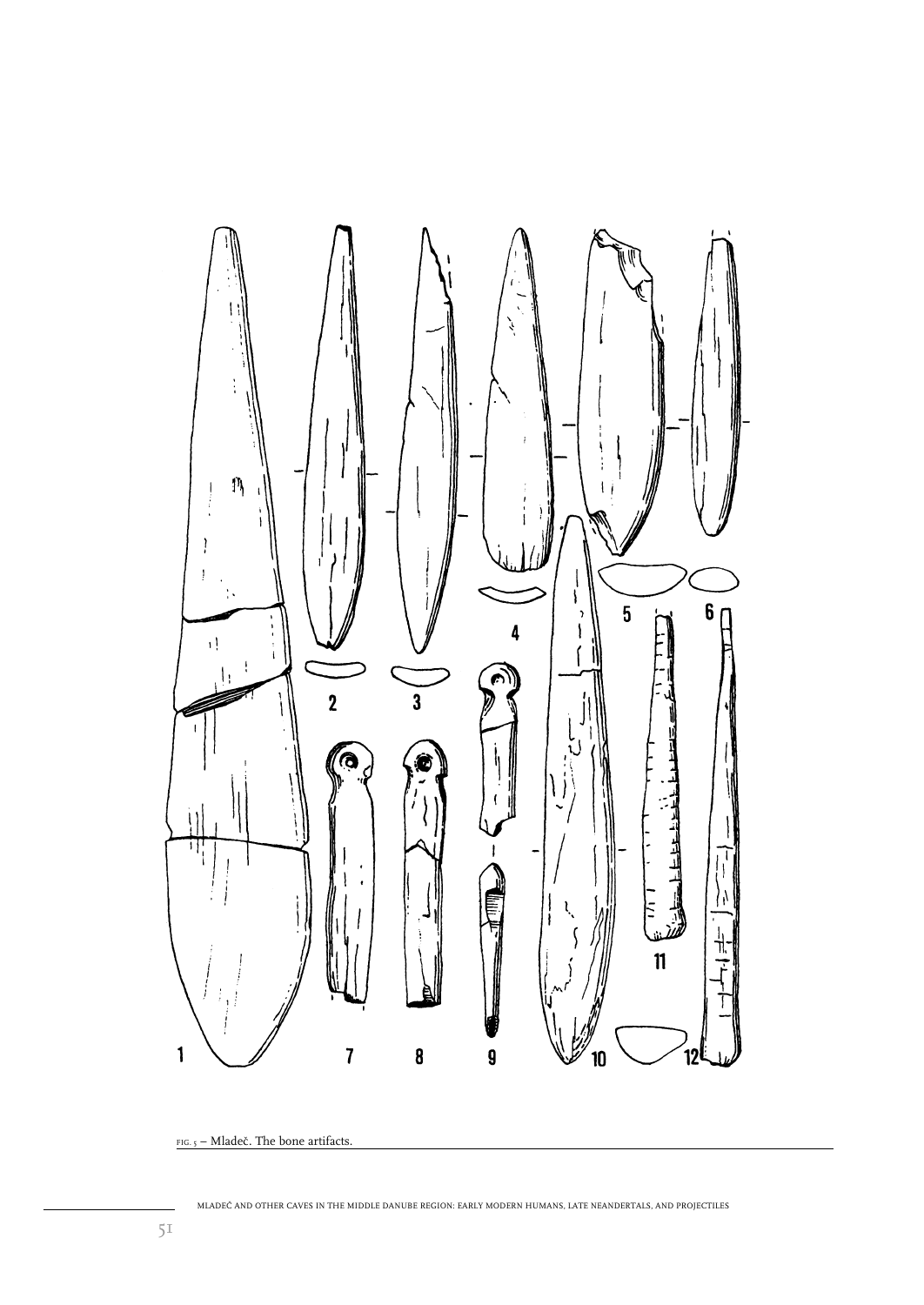

FIG. 6 – Reconstruction of the skulls Mladeč 2 (above) and 4 (below). After Vlček

#### 1.2. Koněprusy

This cave system, located inside the limestone hill called Zlaty´ kun̆  $(475,9 \text{ m a.s.}$ ].), provides on a smaller-scale an analogy to Mladeč. It was officially discovered during blasting in a large limestone quarry in 1950 (Prošek et al., 1952; Vlček, 1957; Svoboda, 2000). The EUP human remains and archaeological materials were concentrated in one of the large halls on the second (central) floor (the Prošek's Hall), in a debris cone below a vertical chimney.

An occipital of a human skull was found at the foot of the debris cone immediately after the discovery (Fig. 7). Stratigraphically, the skull was attributed to the boundary of the uppermost, gray-yellow earth layer, and the underlying clays; part of the skull, however, emerged on the surface. Consequent systematic research between 1951 and 1953 recovered additional fragments of the skeleton of an early modern adult (Prošek et al., 1952; Vlček, 1957; Kuželka, 1997). The two most important fragments, an occipital and a frontal bone, belong to a mature adult female. The frontal part and the left side of the face had been gnawed probably by a hyena or a wolf. In addition to the partial skull several vertebrae and rib fragments have been preserved.

The associated artifacts (Fridrich and Sklenář, 1976) were concentrated in a restricted area of about  $1 \text{ m}^2$ : four artifacts of metamorphic schist, a retouched quartz flake, a corelike chert artifact, and a Tertiary mollusk with a natural perforation. The fauna in the upper layer included rhinoceros (a complete skull without mandible laying on the surface of the debris cone under the chimney), horse, wolf, hyena, aurochs or bison, reindeer, deer, hare, and marmot. Traces of gnawing by hyenas are documented on animal bones as well, but the hyena bones were relatively rare.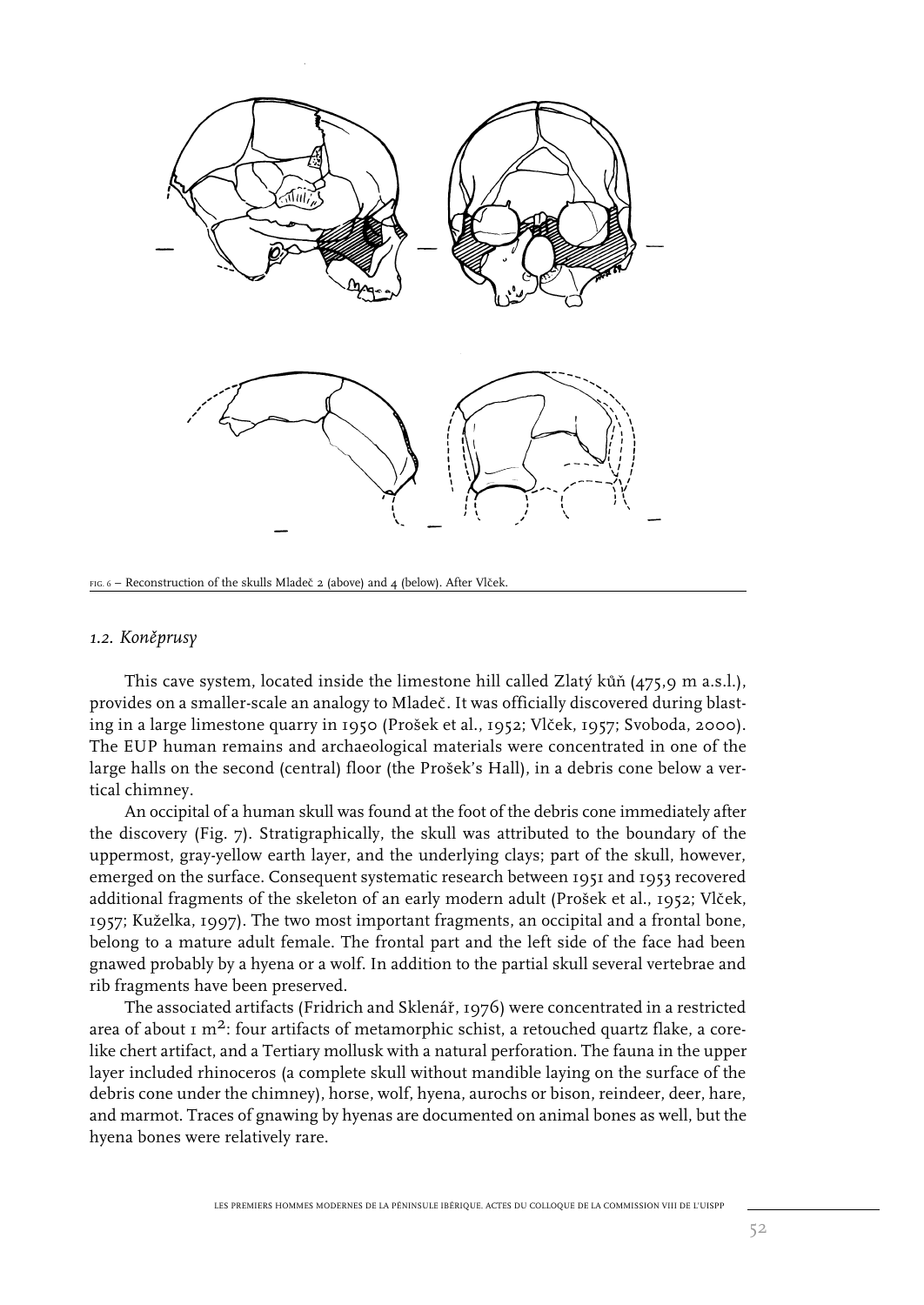

FIG.7 – Comparison of the frontal and occipital parts of skulls Mladeč 5 (left) and Koněprusy (right).

Below these layers, the cone was built by a thick sequence of yellow-brown, reddish and reddish-brown clays, with sinter interlayer in the upper part, limestone scree, and large limestone blocs at the base.

Morphological reconstruction of the debris cone at Prošek's Hall is based on the original field documentation, now deposited at the Institute of Archaeology, AS CR, Brno. Data concerning the elevations were derived from a detailed map, and transferred into the Surfer program to create a reconstruction of the cone, with the position of the human remains (Svoboda, 2000, figs. 2-3). The results are analogical to Mladeč. However, whereas the evidence from Mladeč suggests repeated actions with several human bodies, Koněprusy seems to document a single event.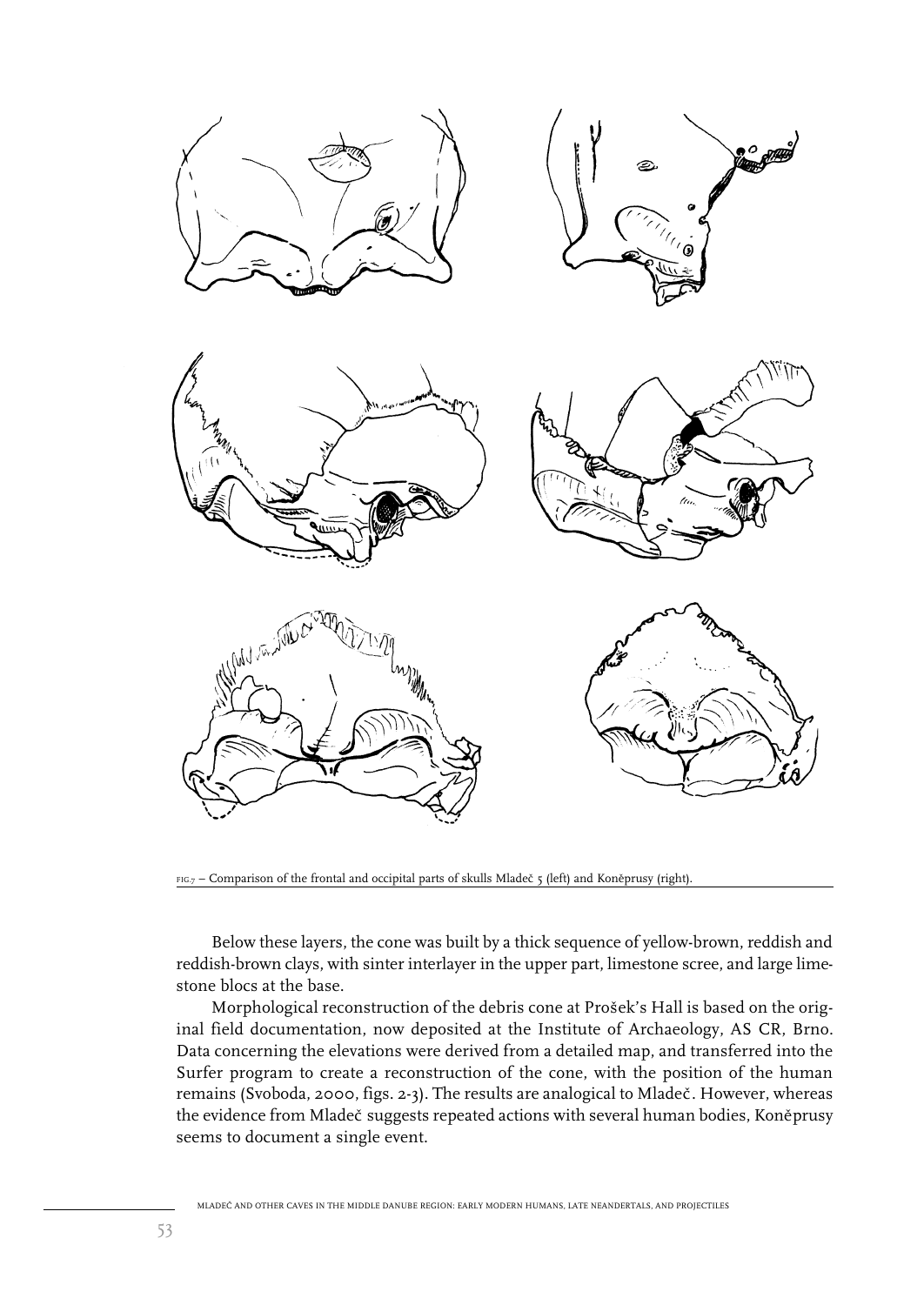

The age of Koněprusy is traditionally derived from the analogy with Mladeč only, since the artifacts, even if they do not contradict an EUP age, are chronologically undiagnostic. The fauna indicates a relatively mild climate, probably during one of the Interpleniglacial oscillations.

## **2. The problem of late Neanderthals**

Whereas early modern humans are traditionally being identified with the Aurignacian, and the evidence from Mladeč is quoted as one of the most important arguments for this, the late Neanderthals (after Kůlna; cf. Rink et al., 1996) are usually related with the Szeletian. However, only indirect arguments were available to discuss the human anatomic type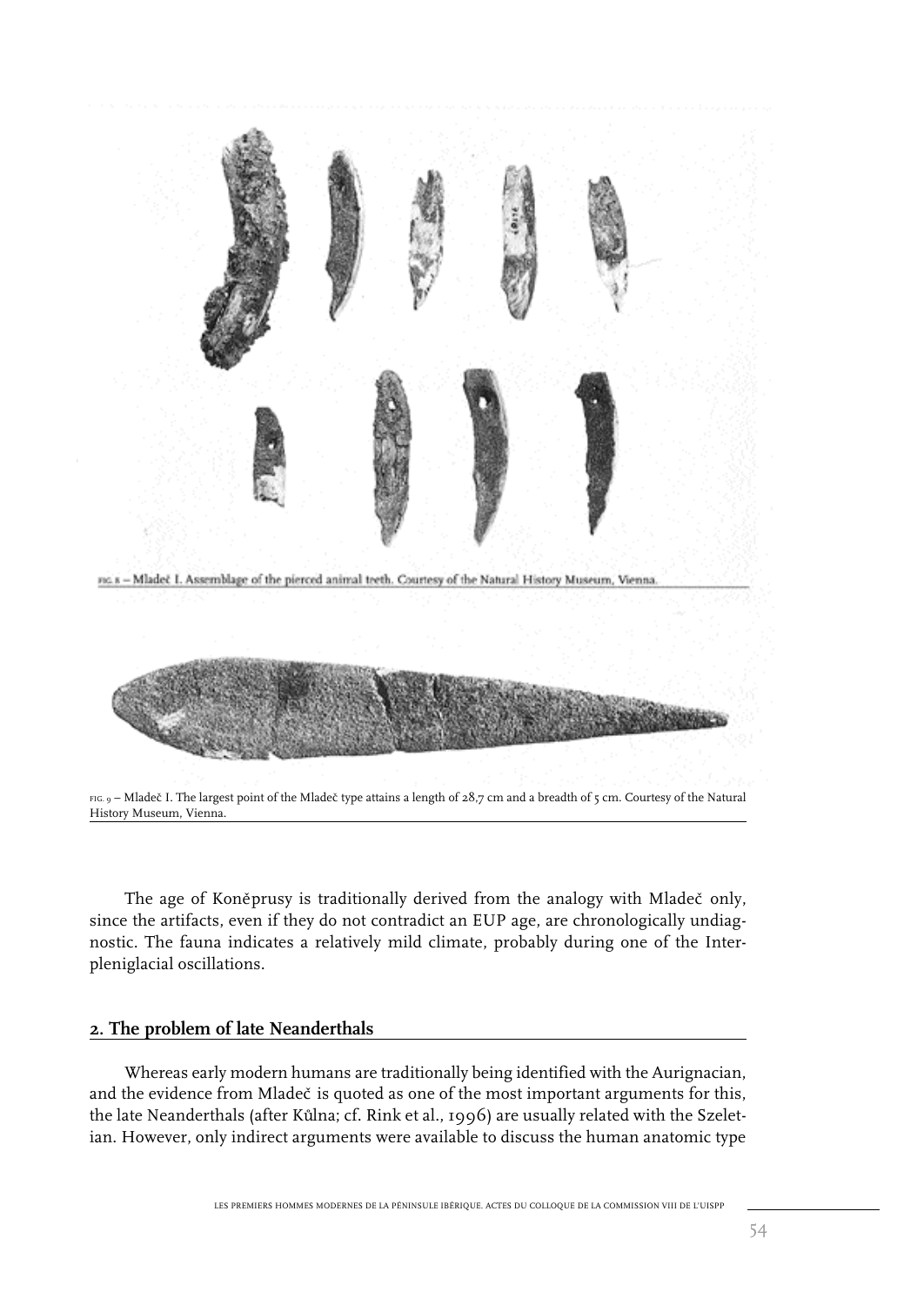

of the Szeletians, such as the parallelism with the Chatelperronian of Western Europe, and the apparent technological continuity with the local Middle Paleolithic (cf. Valoch, 1990, 1996; Oliva, 1991; Ringer et al., 1995; Svoboda, in press).

Even in Western Europe, prior to the discovery of skeleton at Saint-Césaire, it was never sure to which anatomic type belong the isolated teeth from Grotte du Renne or Grotta del Cavallo. In central Europe, it seems that following the discussion on Vindija  $G<sub>r</sub>$  (Karavanič, 1995; Miracle, 1998; Smith et al., 1999), we should also turn to fragmented and little diagnostic evidence from Remete Felsö and Deravá skala. Evidently, there are problems with these caves, especially when individual teeth are only available (Remetö-Felsö and Deravá skala), or when the cultural classification of the lithics, especially the bifacial leaf-points, is uncertain (late Middle Paleolithic/Szeletian/Jankovichian). Another intriguing problem is posed by the presence of the bone/antler projectiles, typical for the Aurignacian (Vindija, Deravá skala).

## *2.1. Vindija G1*

The layer  $G_t$  yielded several human fragments of archaic morphology, which, following Wolpoff (1999), do not differ from the Neanderthals of the underlying layers. The lithic assemblage, including both a typical leaf-point and a (possible) burin, seems to correspond to a Szeletian, however in the context of bone split-base points and of the Mladeč type points. The association of these objects in a layer 8-20 cm thick, partially cryoturbated,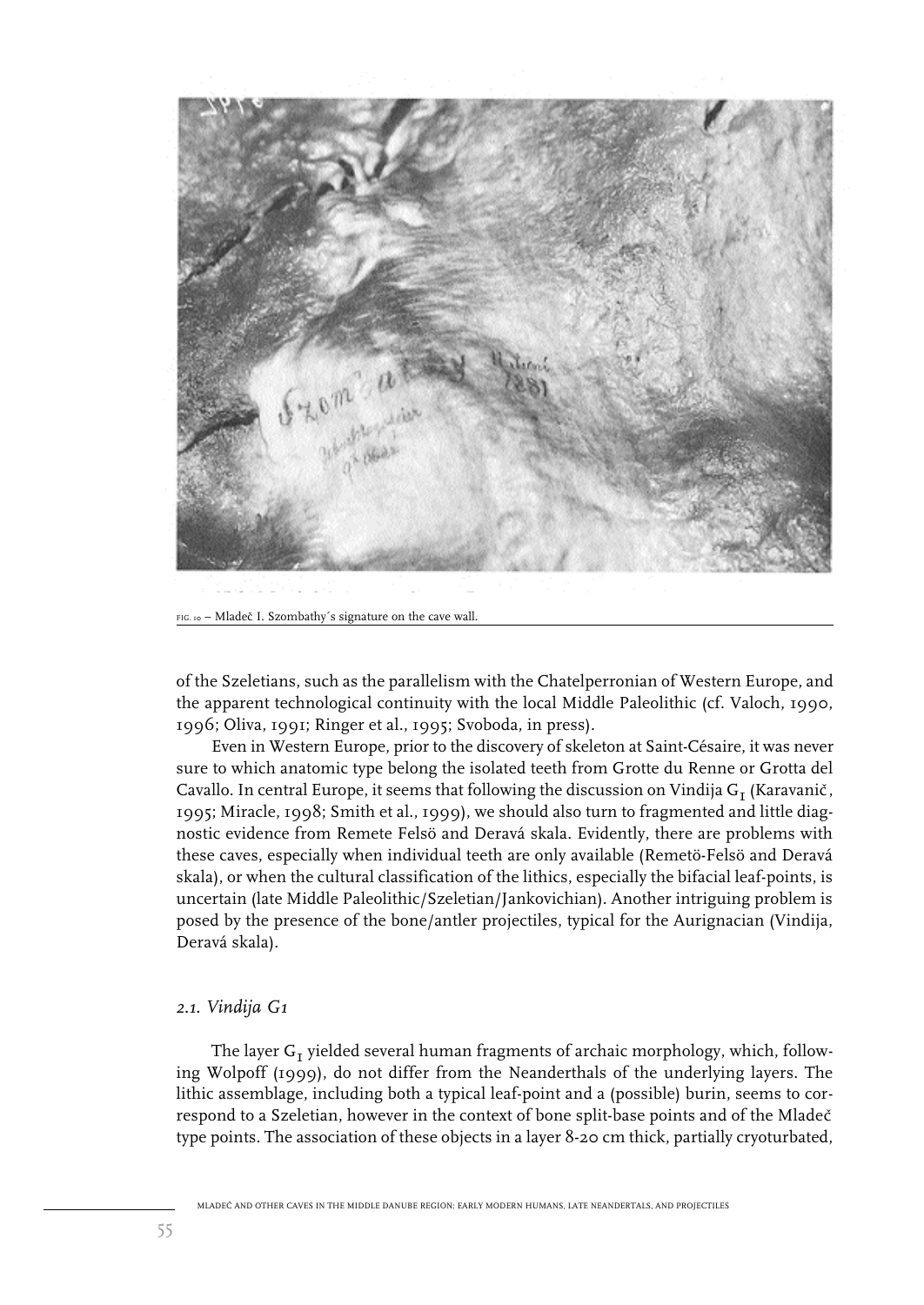evoked discussion and suggested various interpretations (Karavanič, 1995; Karavanič and Smith, 1998; Miracle, 1998). Associated bear bones were first dated between 36 ka and 32 ka (Karavanič, 1995) and, after, the human bones yielded AMS radiocarbon dates between 29 ka and 28 ka (Smith et al., 1999). Additional data are drawn from gamma ray spectrometry on the Vindija 207 mandible ( $51$  ka and  $46$  ka) and the split-based bone point (45 ka and 30 ka), which seems to be too high; Smith et al. (1999) favour the AMS dating. In the light of this, it seems improbable that the bone industry (even if we lack a reliable date) would be more recent than the human fossils.

#### *2.2. Remete Felsö (Máriaremete)*

After V. Gábori-Csánk (1993) the fauna of this cave, including cave bears, hyenas, lions and musk ox suggests a Lower Würmian age, and there is a cooling observed between the lower and upper horizon. Human occupation was found in the upper horizon (layer 4), with lithic industry with typical leaf-points and other bifaces, classified as Jankovichian or Szeletian. There are also three adjacent human teeth belonging to the same individual, all highly worn: right I1 - I2 and C. Following the dimensions, M. Kretzoi thinks of Neanderthals rather than moderns. However, the back teeth are missing, so that comparisons of dentition between the front and the back, important for the determination (S. Hillson, pers. comm), are impossible.

## *2.3. Deravá (Dzeravá) skala, or Pálffybarlang*

This cave was hitherto excavated by E. Hillebrand (1914) and F. Prošek (1953). Following E. Hillebrand, the Upper Pleistocene part of the stratigraphic sequence is formed (from base to the top) by clays of the gray, red and yellow coloration (loess). In the lower gray clays, E. Bächler found a bone point with (probably) splittered base, attributed to the Aurignacian. The red clays yielded asymmetrical leaf-points, attributed to the "Protosolutrean", and later floating of this sediment for microfauna yielded a human tooth (Hillebrand, 1914; Kadic, 1934). The tooth is a right lower  $M_3$ , larger than is usual for modern humans (Thoma, 1972).

Later, Prošek showed that the lower clays are largely cryoturbated. In the brown-reddish clays, Prošek found leaf-points with heavily worn edges together with other lithics (endscraper, burin, borer, side-scraper, blades), and with 20 bone points. No radiocarbon dating is available for this cave. With respect to the cryoturbation, evident from the Prošek drawings, later researchers doubted about validity of this association (Valoch, 1996). To clear this question, in the light of the recent discussion, new excavation of the cave is previewed by J. Hromada and others.

#### **3. The question of the bone points**

The Mladec<sup>\*</sup> case, demonstrating the association of the bone points with early modern humans, makes the presence of bone points with Neanderthal fossils at Vindija  $G<sub>I</sub>$  an anomalous case. Since the time when H. Breuil defined the position of the bone points in the Aurignacian, and since D. Peyrony separated Aurignacian from the Périgordian, there was no doubt about the diagnostic value of the bone, antler and ivory points with split base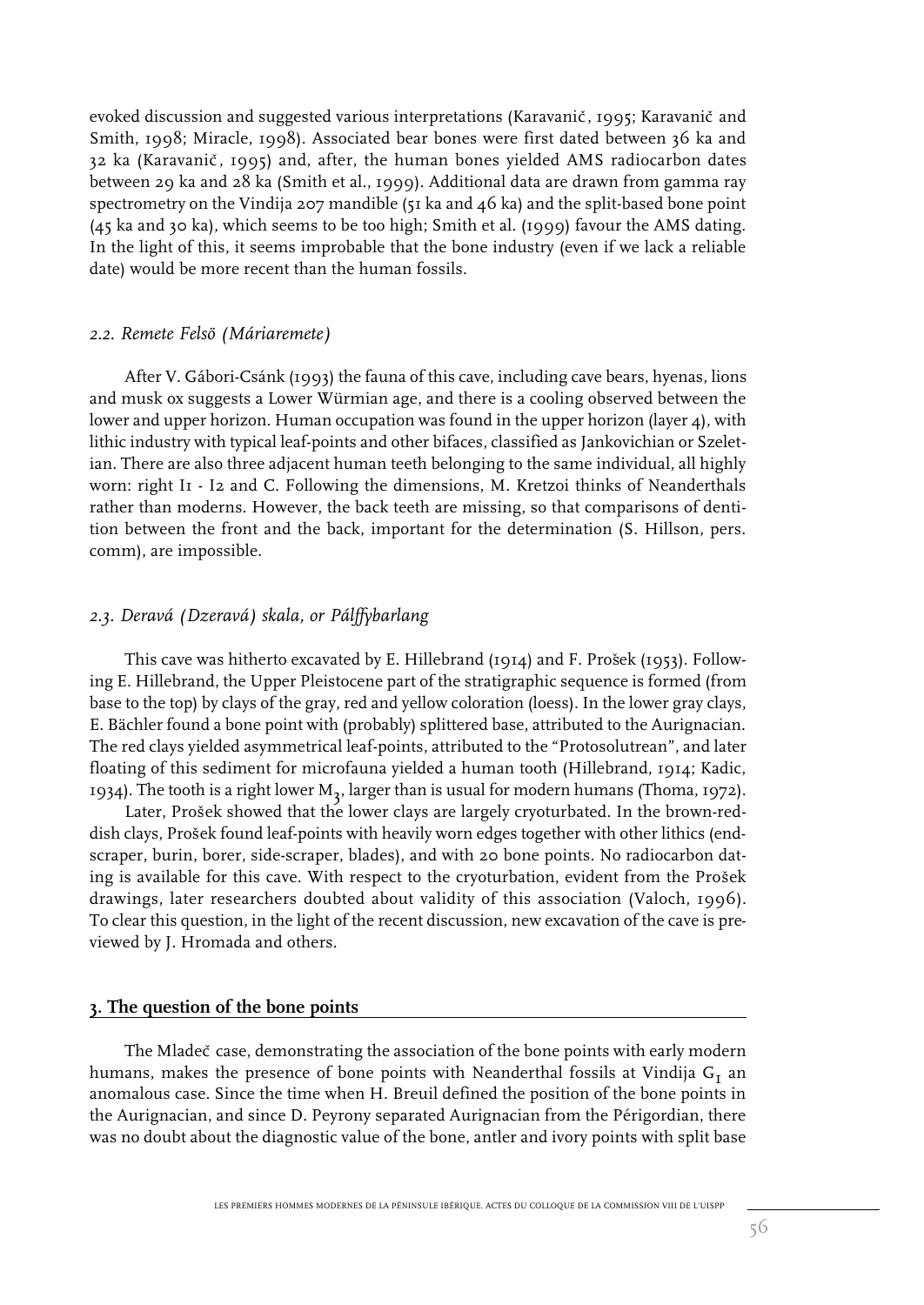and with biconvex section (Mladeč-type) for the Aurignacian. In Central Europe, the association of bone points with typical Aurignacian lithics was proved especially by the large inventories of Potočka zijalka (Brodar,  $1983$ ), and supplemented by several smaller assemblages from other caves in the region. In consequence, in cases when bone points appeared in some kind of association with lithic leaf-points (Vindija, Deravá skala, Mamutowa, Istálloskö, and Szeleta caves), the favourite explanation is mechanical mixture of the occupation layers.

#### *3.1. Mamutowa Cave*

The old excavation by J. Zawisza in this cave provided a sequence of 7 hearths, but no contextual evidence for the associated artifacts. The most important are 26 points of ivory and bone, 14 of the Mladeč type. Among the lithics, there are Szeletian and Jerzmanowician leaf points, as well as typical Aurignacian end-scrapers. Basing on a revision of the stratigraphy by Kowalski and on typology by J.K. Kozlowski (1966), the artifacts were attributed to the Szeletian/Jerzmanowician, Aurignacian and Gravettian occupation episodes.

#### *3.2. Istálloskö Cave*

In the layer 9 ("Aurignacian"), dated surprisingly early by two radiocarbon dates around 40 ky, there were 31 complete split-base points, other point types and fragments. The lithic inventory only includes retouched blades, points and side-scrapers, and two leafpoints of the Szeletian type. From this same lower layer, Vértés mentions a right M3, which, following Thoma (1972), does not differ from modern human teeth.

## *3.3. Szeleta Cave*

Szeleta, with a dominance of lithic leaf-points over the bone points at about the same time, presents a mirror image to Istálloskö. The layer 3 (Lower Szeletian) was dated by L. Vértés by an old radiocarbon date of more than 40 ky, and, after A. Ringer, also the later date of 32,5 ky may still belong to the top of the same layer. The content was a series of heavily worn leaf-points, other lithics, and a split-base bone point as well (and another, more dubious piece). Later research by K. Simán (1990) and Ringer et al. (1995) demonstrated the stratigraphic complexity of this layer, and long duration of its formation. Actually, most authors explain the bone points as part of an interstratified Aurignacian layer.

#### **4. Conclusion**

Functionally, both lithic leaf-points and points from organic materials are predominantly explained as projectiles (which does not exclude other occasional use), and the preference for each as a result of cultural or "ethnic" choice: Szeletian versus Aurignacian. Albrecht et al. (1972) and Kozlowski (1995) suggested that the choice of stone, bone/antler, and wood for fabrication of a projectile is preconditioned by materials available in the landscape. H. Knecht (1997) showed that the production of lithic projectiles requires less time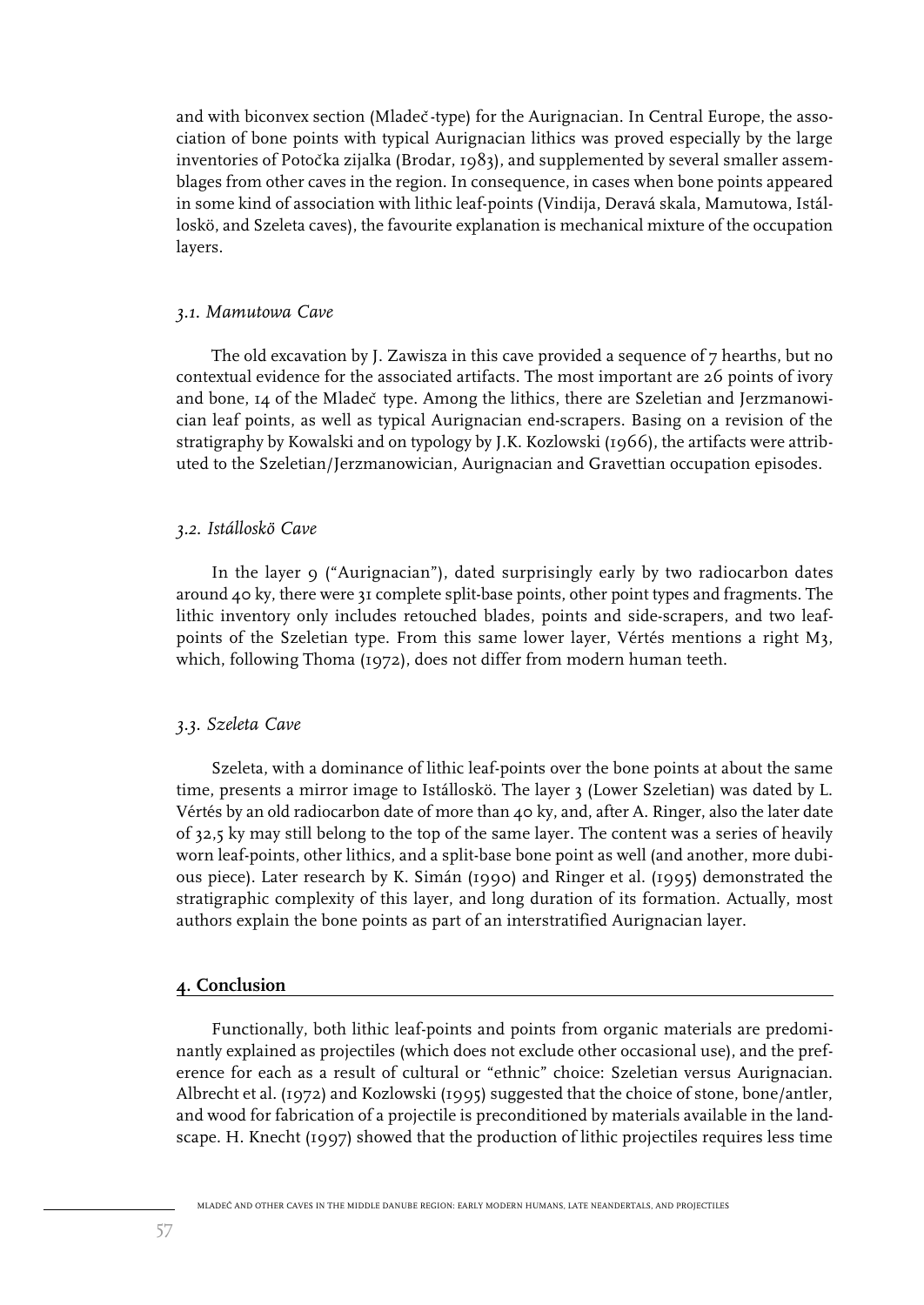and that, thanks to the shape, a leaf-points kills a wounded animal more quickly, but is more fragile. The organic points are more durable and easier to repair. Still after Knecht, other types of mental constructions should also be considered, as, in the Thule culture, where sea materials are preferred to kill sea mammals and land materials for land mammals.

Following the suggestions by F. Prošek (1953) and recently P. Miracle (1998), our discussion centers on the possibility of the co-existence of the bone points and lithic leaf-points in the EUP caves of our region. In summary, the interpretations of such a co-existence may be various:

- Mechanical mixture (cryoturbation, imprecise excavation method);
- Subsequent visits by various populations within a short time-span;
- Environment, and accessibility of organic materials (Albrecht et al., 1972; Kozlowski, 1995);
- Functional and/or psychological reasons for the choice of materials (Knecht, 1997);
- Acculturation (in this or that direction, cf. d'Errico et al., 1998; Zilhão and d'Errico, 1999);
- Transcultural significance of certain projectiles.

The value of the central European cave record should neither be exaggerated nor denied. Given the coarse-grained chronology of most of the cave deposits, we can never exclude the existence of several occupations, with various types of projectiles. A number of caves provide complex layers instead of fine stratigraphies, including alternating episodes of human and carnivore occupations, whereas in others, frost features could have produced more levels than really existed. Instead of dating the stratigraphic context, the chronological value of the projectiles from organic material could better be attested through dating directly the artifacts, in frame of an AMS radiocarbon dating project. In the moment, we may only conclude that between approximatively  $\mu$  and 30 ky ago, during the period of expected late Neanderthal persistence and modern human intervention, the technologies of lithic and organic projectiles co-existed (and we think of all possible variants of such a coexistence) in time and space of the Middle Danube region.

Therefore, it may not seem so anomalous to find at Vindija  $G<sub>r</sub>$  leaf-points of Szeletian type together with bone points and with Neanderthal fossils. The statement that Neanderthals may be identified with the Aurignacian was certainly exaggerated, especially if none of the diagnostic Aurignacian lithic types was associated. Rather, we expect the bone projectiles to be found in contexts of the various transitional cultures, such as the Szeletian in the first place, especially if they were more or less contemporary with the early Aurignacian.

## **Acknowledgements**

This paper was prepared in frame of the project of the Grant Agency of the Academy of Sciences, A9001901, "Paleolithic occupations in the karst areas". The software for the reconstruction of the cave filling was obtained through the Wenner-Gren Foundation, project ICRG-14, "Early modern humans of Moravia". I thank E. Trinkaus for comments on this paper, whereas O. Bar-Yosef, I. Karavanič and G. Tostevin kindly commented on earlier versions.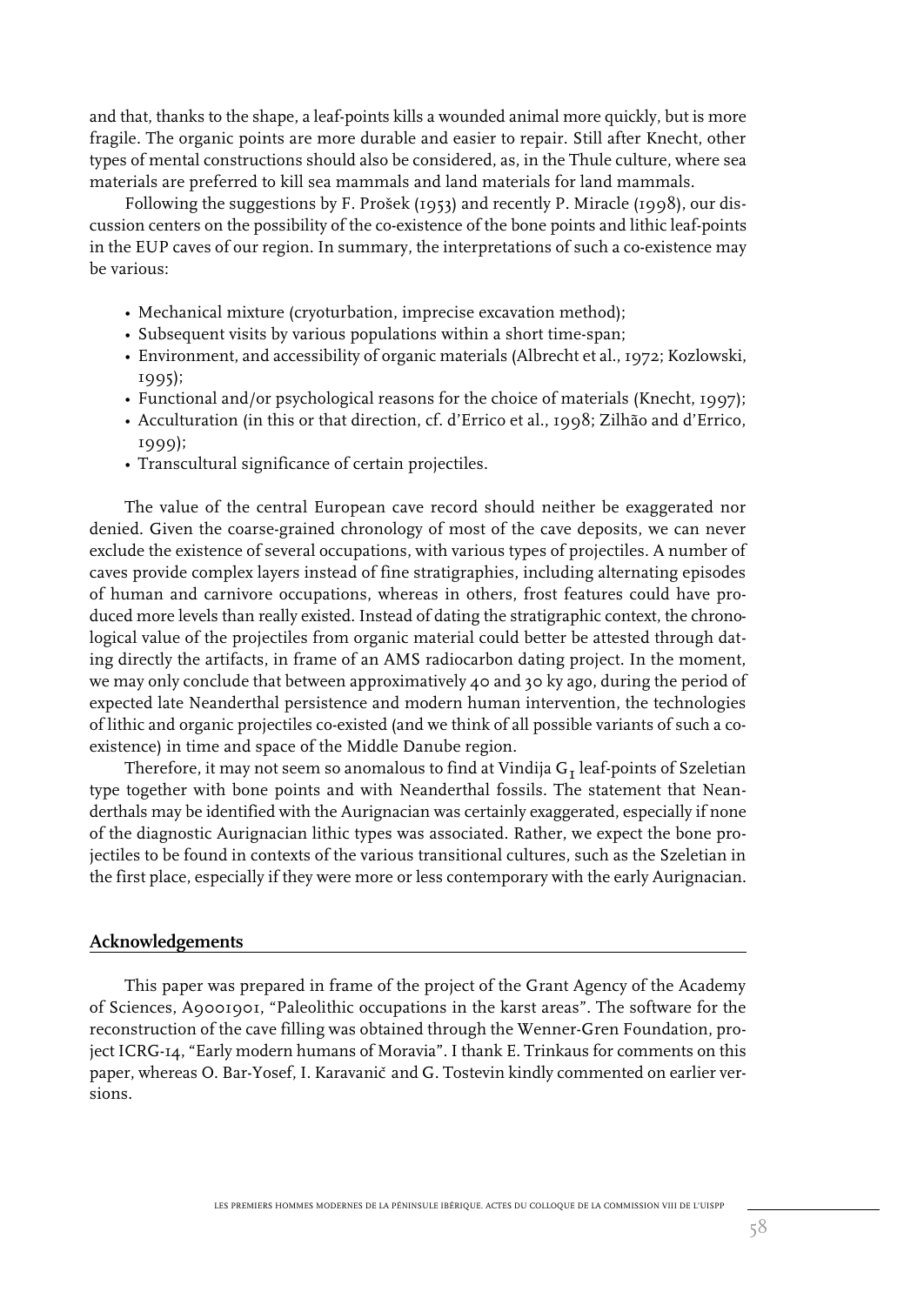Archeologický Ústad AVCR • Brno • Odd. Paleolitu a paleoetnologie • 69129 Dolní Vestonice, 25 • Czech Republic.

#### REFERENCES

- ALBRECHT, G.; HAHN, J.; TORKE, W. (1972) Merkmalanalyse von Geschosspitzen des mittleren Jungpleistozäns in Mittel- und Osteuropa. *Archaeologia Venatoria*. 2, Stuttgart.
- ALLSWORTH-JONES, P. (1986) *The Szeletian and the transition from Middle to Upper Palaeolithic in Central Europe*. Oxford: Clarendon Press.

BAYER, J. (1925) - Die ältere Steinzeit in den Sudetenländern. *Sudeta*. 1, p. 21–120.

- BRODAR, S. et M. (1983) *Potocˇka zijalka. Visokoalpska postaja aurignacienskih lovcev*. Ljubljana.
- D´ERRICO, F.; ZILHÃO, J.; JULIEN, M.; BAFFIER, D.; PELEGRIN, J. (1998) Neanderthal acculturation in Western Europe? *Current Anthropology*. 39, p. 1-44.
- GÁBORI-CSÁNK, V. (1993) Le Jankovichien. *ERAUL*. 52, Liège.
- FRAYER, D.W. (1986) Cranial variation at Mladeč and the relationship between Mousterian and Upper Paleolithic hominids. In V. V. NOVOTNY; A. MIZEROVÁ, eds.- *Fossil man - New facts, new ideas*. Brno: Moravské muzeum (Anthropos; 23), p. 243-256.
- FRIDRICH, J.; SKLENÁRˇ, K. (1976) *Die paläolithische and mesolithische Höhlenbesiedlung des Böhmischen Karstes*. Praha: Národní muzeum.
- HILLEBRAND, E. (1914), Ergebnisse meiner Höhlenforschungen im Jahre 1913. *Barlangkutatás*. 2, p. 147-153.
- HORÁČEK, I.; LOŽEK, V. (1984) Z výzkumu výplne Mladečské jeskyně u Litovle. *Československý kras.* 35, p. 98-100.
- JELÍNEK, J. (1983) The Mladecˇ finds and their evolutionary importance. *Anthropologie*. 21, p. 57-64.
- JELÍNEK, J. (1987) Historie, identifikace a význam mladečských antropologických nálezů z počátku mladého paleolitu. *25 Let Pavilonu Anthropos 1961-1986*. Brno: Moravské muzeum, p. 51-70.
- KADIC, O. (1934) Der Mensch zur Eiszeit in Ungarn. *Mitteilungen aus dem Jahrbuch der Kgl*. *Ungar. Geol. Anstalt*. 30/1.
- KARAVANIČ, I. (1995) Upper Paleolithic occupation levels and late-occuring Neandertal at Vindija Cave (Croatia) in the context of Central Europe and the Balkans. *Journal of Anthropological Research*. 51, p. 9-35.
- KARAVANIČ, I.; SMITH, F. H. (1998) The Middle/Upper Paleolithic interface and the relationship of Neandethals and early modern humans in the Hrvatsko Zagorje, Croatia. *Journal of Human Evolution*. 34, p. 223-248.
- KNECHT, H. (1997) Projectile points of bone, antler and stone: Experimental exploration of manufacture and use. In H. KNECHT (ed.), *Projectile technology*. New York: Plenum. p. 191-212.

KNIES, J. (1905) - Nový nález diluviálního člověka u Mladče na Moravě. Věstník Klubu přírodově deckého Prostějov. 9, p. 3-19.

- KOZLOWSKI, J. K. (1966) Uwagi o przemyslach oryniackich w Polsce. *Folia Quaternaria*. 24, p. 1-37.
- KOZLOWSKI, J. K. (1990) Feuilles de pierre. *ERAUL*. 42, Liege.
- KOZLOWSKI, J. K. (1995) La signification des "outils foliacées". In *Les industries a pointes foliacées d'Europe centrale* (Paleo- -supplément; 1), p. 91-99.
- KUŽELKA, V. (1997) The postcranial skeletal remains of Pleistocene man from Zlatý kůň near Koněprusy (Bohemia). *Anthropologie*. 35, p. 247-249.
- MAŠKA, K. J. (1905) Poznámky k diluviálním nálezům v jeskyních mladečských a stopám glaciálním na severovýchodní Moraveˇ. *Cˇasopis Moravského Zemského Muzea*. 5.
- MELLARS, P. (1989) Technological change across the Middle-Upper Palaeolithic transition. In P. MELLARS, C. STRINGER (eds.), *The Human Revolution*. Princeton: N.J., p. 338-365.
- MIRACLE, P. (1998) The spread of modernity in Paleolithic Europe. In K. OMOTO; P.V. TOBIAS, eds.- *The origins and past of modern humans. Towards reconciliation*. Singapore - New Jersey - London - Hong Kong, p. 171-187.
- OLIVA, M. (1989) Mladopaleolitické nálezy z Mladecˇsky´ch jeskyní. *Cˇasopis Moravského Muzea*. 74, p. 35–54.
- OLIVA, M. (1991) The Szeletian in Czechoslovakia. *Antiquity*. 65, p. 318-325.
- OLIVA, M. (1993) Le contexte archéologique des restes humains dans la grotte de Mladecˇ. *UISPP XIIe Congres*. Bratislava: Institut d'Archéologie, 2, p. 207-216.